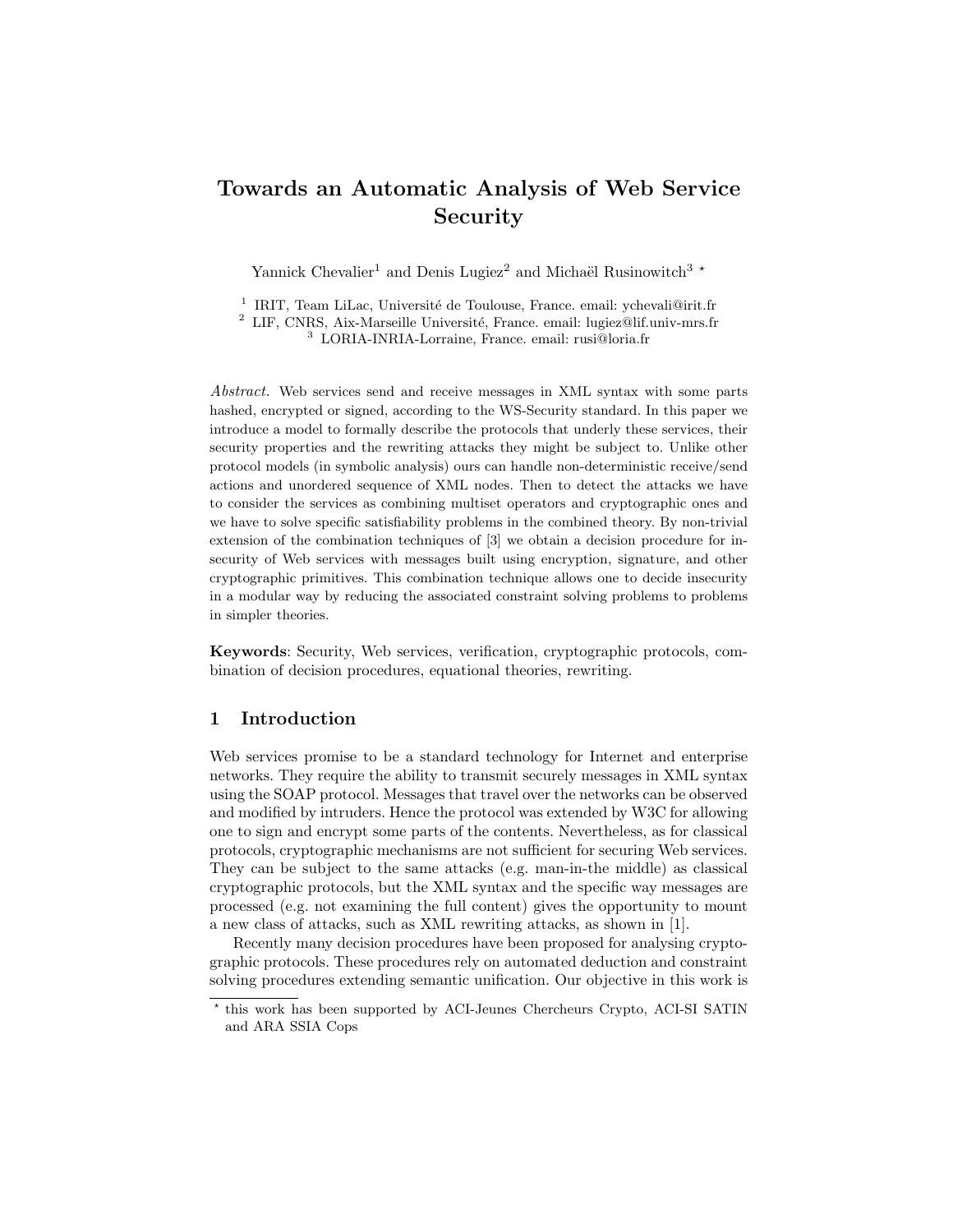to investigate whether these results can be lifted to Web services. First it appears immediately that the flexible XML format requires one to consider message contents as sets of terms rather than terms: this introduces a first difficulty since no security decidability results exist yet for protocols using such a data structure. Second, since messages are only partially parsed by SOAP, the answer to a request might depend on the implementation: in other words we have to model a non-deterministic behaviour of the Web service protocols.

A role-based protocol model has been proposed in previous works [2]. This model admits two versions. In the first one, the equational model, operations (including decryption) are explicit and the basic operations are deterministic. We believe that this constraint is inherent to the model, as non-determinism in equational theories leads to inconsistency. The second model, the patternmatching model, relies on patterns to filter incoming messages. It has been widely studied but proofs in this model are often complex and obscure, and there is no general combination result that would permit one to extend existing decision procedures to a new operation (the multiset operator, in our case).

Motivated by these facts, and also for the sake of deriving a uniform framework, we propose a protocol model that is more general than the two commonly used ones. It represents XML messages as multisets of terms and simulates nondeterministic behaviours. Moreover decidability and combination results (previous known only for the equational model [3]) have been lifted to this model. The proofs are involved and cannot be obtained from the ones in simpler models.

Related work. The Samoa Project project [1] offers a language to express SOAPbased security protocols which is compiled into the applied  $\pi$  calculus on which the resolution based system ProVerif is run to verify secrecy and authentication properties. Our approach is a complementary one since it provides decision procedures that are complete for finitely many sessions, even with an associativecommutative XML message constructor and other operators such as Dolev Yao encryption/decryption. A lot of work has been dedicated to security analysis of protocols modulo algebraic properties (see e.g. [4–6]). However no decidability results have been reported for associative or associative-commutative operators, supporting the combination with useful cryptographic primitives (such as XOR). To our knowledge, the ones we report here are the first of this kind, and we show how they apply to deciding security properties of XML services. Our results rely on extensive use of term rewriting and unification techniques [8].

Paper organization. First, we describe an example of XML-rewriting attacks in Sec. 2, then we recall the notions of term rewriting we use on our model in Sec. 3. Sec. 4 formally models service executions by the deductions that can be performed by intruders and honest agents. In particular we introduce symbolic derivations as parameterized deductions. They can be viewed as a variant of strand spaces, a fundamental concept in protocol analysis [9]. Security in this model reduces to a constraint satisfiability problem. We give an algorithm for solving it for the case of plain Web services in Sec. 5. Sec. 6 presents a combi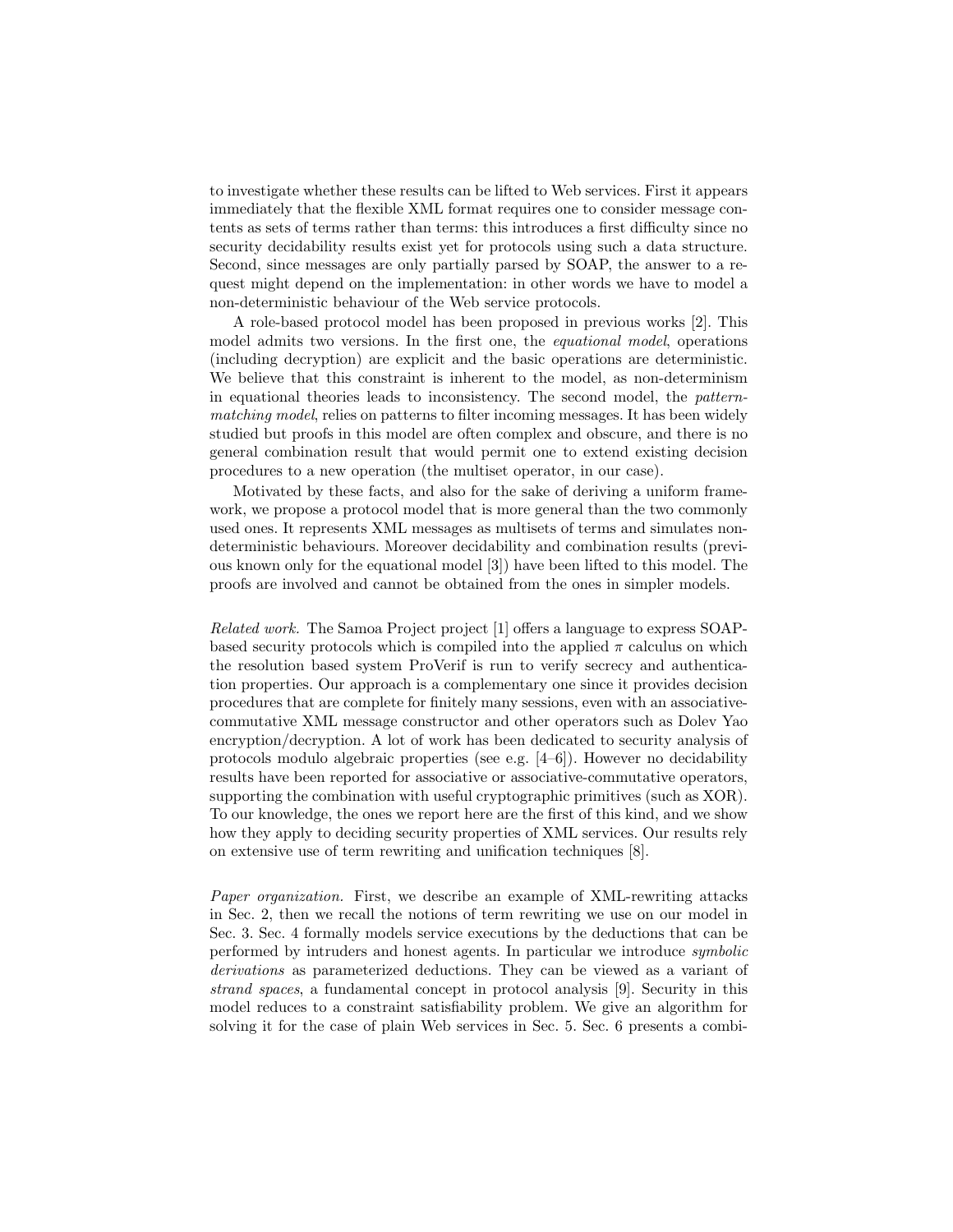nation scheme that applies to multiset and cryptographic operators: it provides us with a decidable analysis of XML protocols.

The long version [10] of this paper contains all missing lemmas and proofs.

## 2 An example of Web service and XML rewriting attack

Web services can be described as a set of receive/send action between clients and the provider, where the messages are XML terms following the SOAP format. Messages are constructed and parsed according to the security policy of the service which usually requires that some parts of the message are encrypted, signed using known algorithms like  $sha1, rsa, \ldots$ , may contain timestamps, make reference to trusted third parties,. . . . A SOAP message is an envelope consisting of a mandatory body and of an optional header. The header contains the useful information about the message and usually has a security part that follows the WS-security specification defined by the OASIS organization. For instance, Alice may order a ticket for Bremen for herself to be charged to her account by sending send the following message to Bob, her correspondent in the travel agency:

```
<Envelope>
  <Header>
    <To> http://www.travel-for-free.com/~bob </>
    <Security>
        <timestamp>2007-04-16T09:56:43Z</>
        <signature>
          <signedInfo>
            <reference URI=#1>a string</>
            <signatureValue>another string </>
  </></></></></>
  <Body>
    <Order id=1>
        <beneficiary>Alice</>
        <account>Alice</>
        <trip>Bremen</>
\langle/>\langle/>\langle/>\langle/>
```
In the header, the first string is a digest of the body, and the other string is the encryption of this digest using the private key of Alice. For efficiency purposes, only parts of the messages are encrypted or signed. Since a node labelled by a tag 'a' may have an arbitrary number of elements, we introduce a unary symbol  $a(.)$  for each tag 'a' and an associative-commutative multiset constructor. For instance, the body of the above message corresponds to the term  $Body(Order(beneficiency(Alice) \cdot account(Alice) \cdot trip(Bremen)))$  where  $e_1 \cdot ... \cdot e_n$ denotes the multiset  $\{e_1, \ldots, e_n\}$ . Another possibility is to replace the multiset operator by an associative operator for sequences. In Web services, components of messages are selected by their tag and security policies usually refer to this name and don't consider the possibility of multiple occurrences of the same tag.

In our example, the recipient Bob performs several security checks, including the verification of the signature, then looks for a part of the Body labelled Order,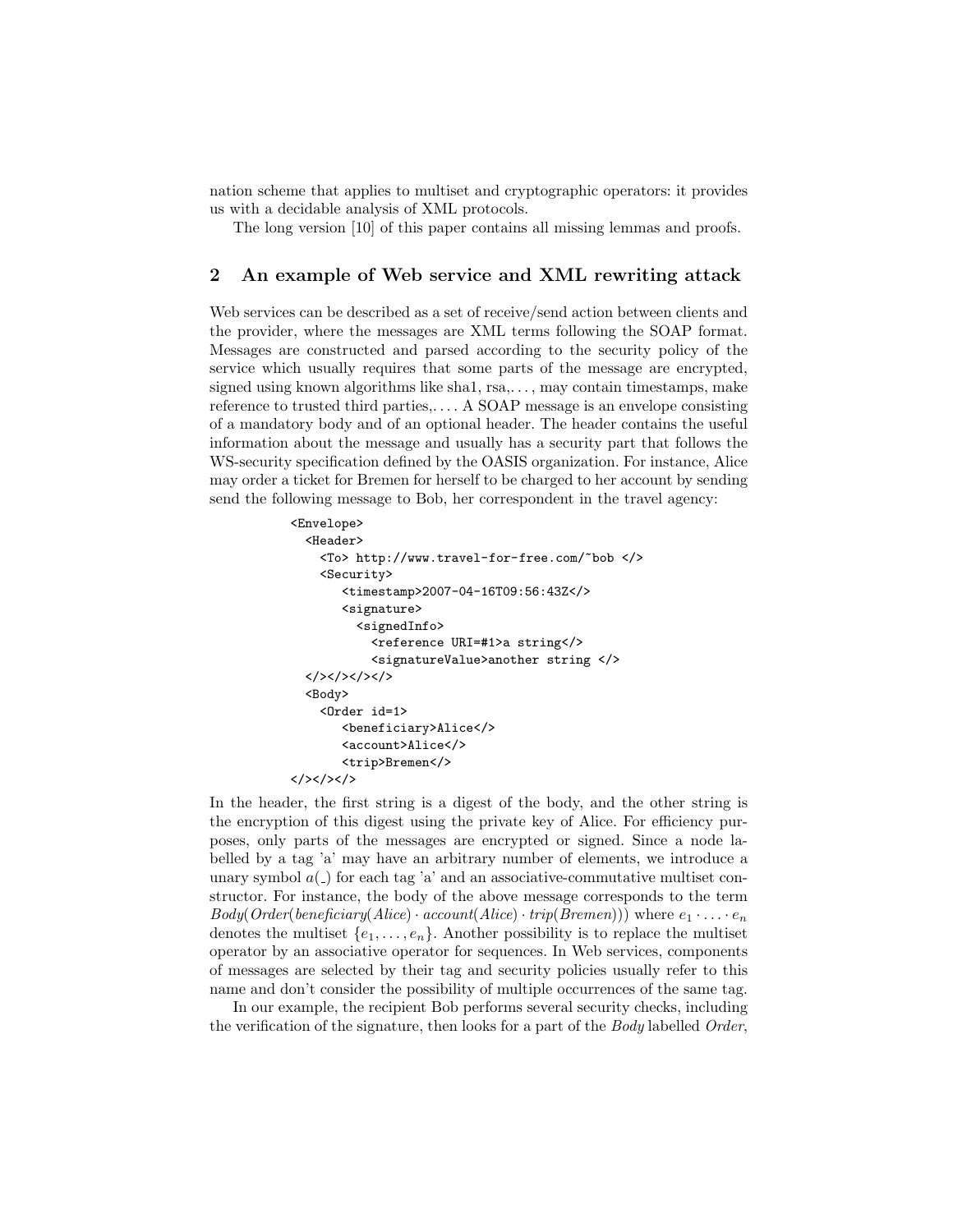orders a ticket for the requested trip and charges Alice's account. Then, he sends to Alice a SOAP message with a security header containing the digest of the original message and a body containing an accesscode for the trip encoded by the public key of the beneficiary (that Alice will transfer to the beneficiary). Like in the study of cryptographic protocols, we assume that cryptography is perfect, but we don't make any particular hypothesis on the implementation of parsing XML trees. An attacker Charlie may intercept the message and forge a new one that inserts a new *Order* item to the *Body*:

<Order id=2> <beneficiary>Charlie </> <account>Alice</> <trip> Hawaii</> </>

before the previous Order. An implementation of the service may lead to a successful verification of the signature and to sending the accesscode to Charlie depending on how the XML term is parsed. If the first match of Order is chosen, then Charlie gets the accesscode, since the signature is correct because the reference to the initial *Order* is still used. Another implementation could parse the children of a node from right to left and select the correct *Order* subterm. Therefore the behavior of the protocol is non-deterministic which we model by rules that select a element  $Order(\_)$  in a multiset. We shall model the service by deduction rules and equations that model all the operations that the participants can do and all algebraic relations that may hold between the operators A possible abstraction of the security protocol  $P$  that supports the service is:

> $A \rightarrow B$ : se(h(order(x, y, z)),  $SK_A$ ) · order(x, y, z)  $B\rightarrow A$ : se(h(order(x, y, z)),  $PK_A$ ) · se(accesscode(z),  $PK_x$ )

where h denotes a hashing function,  $order(x, y, z)$  denotes the request for trip  $z$  for beneficiary x, with y the account to charge, h is a hash function, access $code(z)$  is the code requested to get the ticket from automata,  $se(x, y)$  denotes the encryption of x using key y,  $PK_x$  is the public key of x,  $SK_x$  is the private key of x. The intruder deductive power is given by the classical Dolev-Yao rules (see  $[11, 12]$ ) extended by a rule that allows us to select any element in a multiset. Some realistic implementations of the service (like the one in Section 4) are subject to the following attack (assuming that  $C = I$  or C is compromised):

 $A \rightarrow I_B$ : se(h(order(A, A, Bremen)),  $SK_A$ ) $\cdot$ order(A, A, Bremen)  $I_A \rightarrow B$ : se(h(order(A, A, Bremen)),  $SK_A$ )·order(C, A, Hawaii)·order(A, A, Bremen)  $B \!\rightarrow\! I_A \!:\! \textrm{se}(h(\textrm{order}(A, A, Bremen)), PK_A) \!:\! \textrm{se}(\textrm{accesscode}(Hawai), PK_C)$ 

where  $I_A$  (resp.  $I_B$ ) denotes a malicious agent I masquerading the honest participant A (resp. B), and the secret key  $SK_C$  is known by I.

# 3 Terms, subterms and ordered rewriting

Basic notions. We consider an infinite set of free constants C and an infinite set of variables *X*. For all signatures  $\mathcal F$  (*i.e.* a set of function symbols with arities),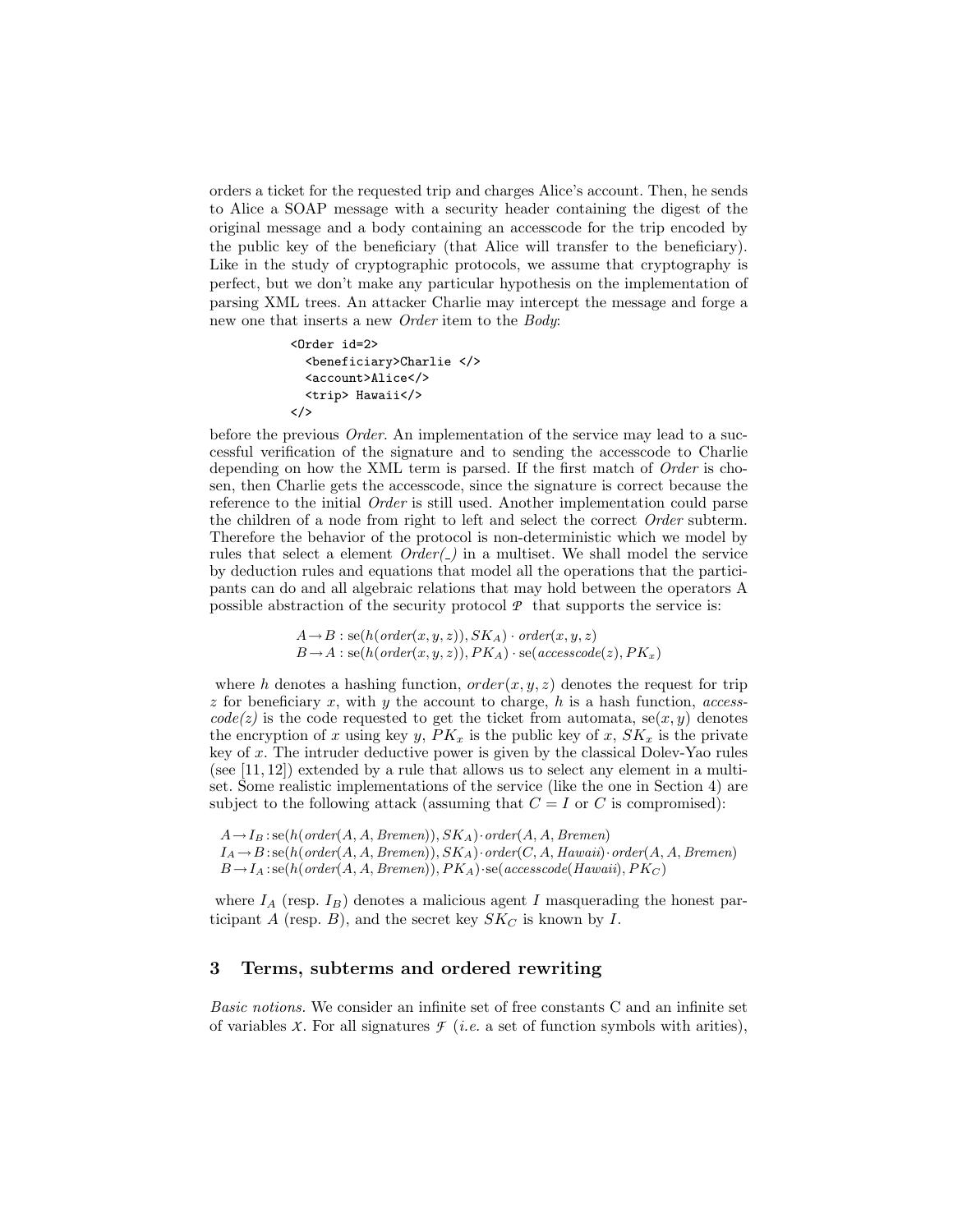we denote by  $T(f)$  (resp.  $T(f, \chi)$ ) the set of terms over  $f \cup C$  (resp.  $f \cup C \cup \chi$ ). The former is called the set of ground terms over  $\mathcal{F}$ , while the later is simply called the set of terms over  $\mathcal F$ . Variables are denoted by  $x, y$ , terms are denoted by  $s, t, u, v$ , and finite sets of terms are written  $E, F, \dots$ , and decorations thereof, respectively. For finite sets of terms, we abbreviate  $E \cup F$  by  $E, F$  and the union  $E \cup \{t\}$  by  $E, t$ .

Given a signature  $\mathcal F$  a *constant* is either a free constant or a function symbol of arity 0 in  $\mathcal F$ . For a term t, Var $(t)$  is the set of variables occurring in t and by  $\text{Cons}(t)$  is the set of constants occurring in t. An *atom* is either a variable or a constant and we denote by Atoms $(t)$  the set  $Var(t) \cup Cons(t)$ . The application of a substitution  $\sigma$  to a term t (resp. a set of terms E) is denoted to (resp.  $E\sigma$ ). An *equational presentation*  $\mathcal{H} = (\mathcal{F}, A)$  is defined by a set A of equations  $r = t$ with  $r, t \in T(\mathcal{F}, \mathcal{X})$ . For any equational presentation  $\mathcal{H}$  the relation  $=_\mathcal{H}$  denotes the equational theory generated by  $(f, A)$  on  $T(f, X)$ . An *H*-Unification system *S* is a finite set of pairs of terms in  $T(\mathcal{F}, \mathcal{X})$  denoted by  $(u_i \stackrel{?}{=} v_i)_{i \in \{1, ..., n\}}$ . The ground substitution  $\sigma$  satisfies  $\mathcal{S}$ , denoted by  $\sigma \models \mathcal{S}$ , iff for all  $i \in \{1, \ldots, n\}$  $u_i\sigma = \mathcal{H} v_i\sigma$ . Syntactic subterms and positions are defined as usual (see [13, 14]), and the replacement of the subterm of t by s at position p is denoted by  $t[p \leftarrow s]$ , for a set of positions  $\Pi$ ,  $t[\Pi \leftarrow s]$  denotes the replacement of all subterms at position  $p \in \Pi$  by s.

Congruences and ordered rewriting. Let < be a simplification ordering on  $T(f)$ <sup>4</sup>, total on  $T(f)$ , such that (i) the minimal element for  $\lt$  is a constant  $c_{\min} \in C$ ; (ii) each non-free constant is smaller than any non-constant ground term.  $C_{\text{spe}}$  denotes the set containing the constants in  $\mathcal{F}$  and  $c_{\text{min}}$ . Given a possibly infinite set of equations  $O$  on the signature  $T(f)$  the ordered rewriting relation  $\rightarrow$ <sup>0</sup> is defined by  $t \rightarrow o$  t' iff there exists a position p in t, an equation  $l = r$  in *O*, a substitution  $\tau$  such that  $t = t[p \leftarrow l\tau], t' = t[p \leftarrow r\tau]$ , and  $l\tau > r\tau$ .

It has been shown that by applying the unfailing completion procedure to a set of equations  $H$  yields a (possibly infinite) set of equations  $O$  such that: (i) the congruence relations  $=_{\mathcal{O}}$  and  $=_{\mathcal{H}}$  are equal on T(*f*), (ii) the ordered rewrite relation  $\rightarrow_{\mathcal{O}}$  is convergent (*i.e.* terminating and confluent) on T( $\mathcal{F}$ ). We say that *O* is an *o-completion* of *H*. Since the rewrite system  $\rightarrow$ <sub>*O*</sub> is convergent on ground terms, we can define  $(t)\downarrow$ <sub>o</sub> as the unique normal form of the ground term t for  $\rightarrow$ <sub>0</sub>. A ground term t is in normal form, or normalised, if  $t = (t) \downarrow$ <sub>0</sub>. Given a ground substitution  $\sigma$  we denote by  $(\sigma)\downarrow$ <sub>o</sub> the substitution with the same support such that  $x(\sigma)\downarrow_0 = (x\sigma)\downarrow_0$  for all variables x in the support of  $\sigma$ . A substitution  $\sigma$  is *normal* if  $\sigma = (\sigma) \downarrow \rho$ .

## 4 Modelling service execution

#### 4.1 A model for secure Web services

Let us first briefly review the situation we want to model. Some simple Web services are akin to functions in a library. Their execution is triggered by the

<sup>&</sup>lt;sup>4</sup> by definition  $\lt$  satisfies for all  $s, t, u \in T(f)$   $s \lt t[s]$  and  $s \lt u$  implies  $t[s] \lt t[u]$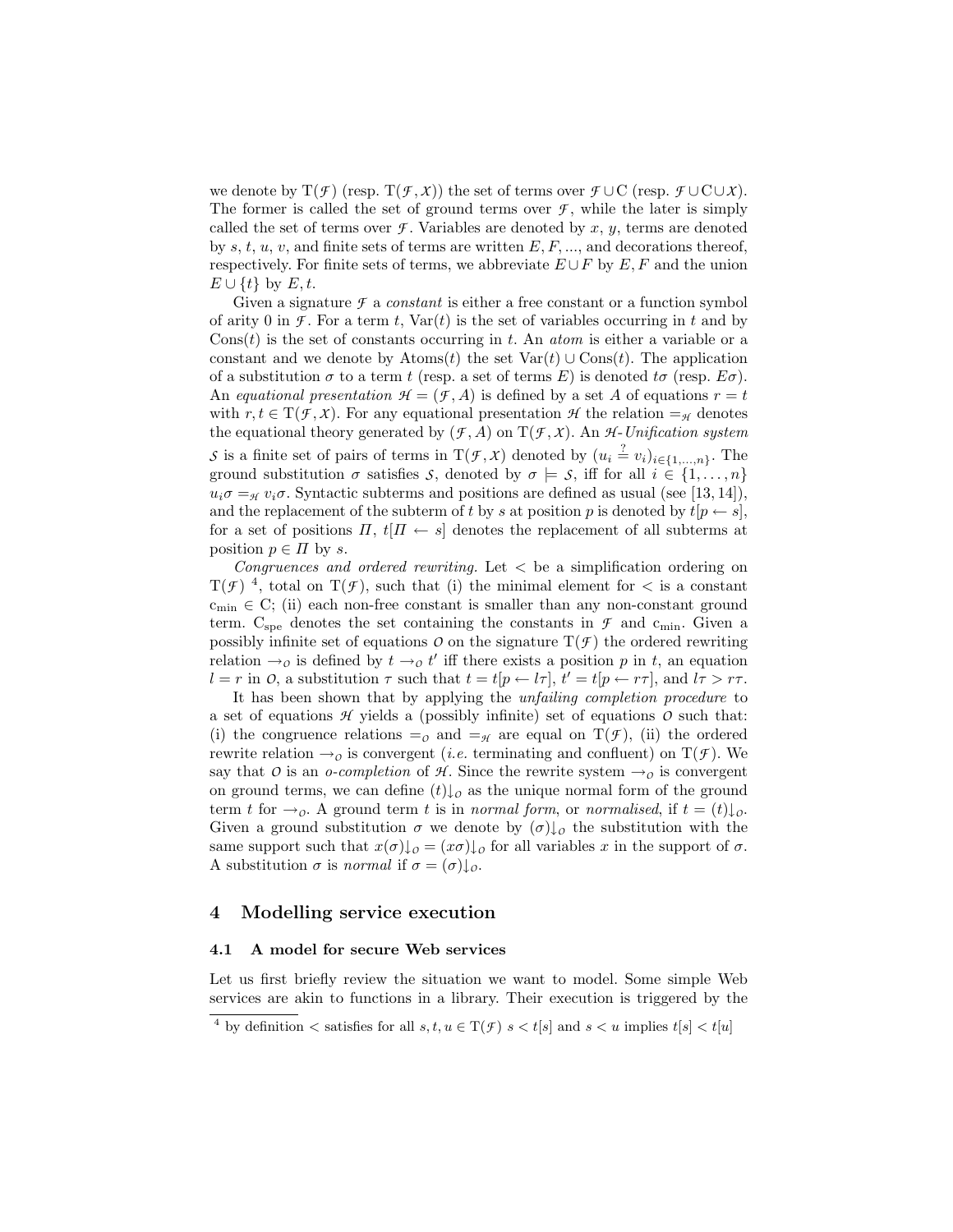reception of a request from a client, to which they immediately respond. These services are advertised by a WSDL specification that defines among other things the contents of the input and output messages. It is also possible to specify some cryptographic protection for integrity, confidentiality and authenticity of a request by means of a published security policy. This policy will constrain acceptable requests by mandating that some parts have to be signed, encrypted or integrity protected. These parts are expressed either by identifiers or by XPath expressions, and we say that these services are protected. Finally, some WS standards, e.g. BPEL, WS-SecureConversation, and others, permit to express sequences of simple service invocations, which we call workflows. We call totally ordered sequences workflow executions, as they also correspond to traces of service workflows.

The analysis of Web services is thus very similar to the one of cryptographic protocols. A protected service workflow is a composition of roles (client, service,...), and a workflow execution is akin to a protocol execution. Agents impersonate the roles in a workflow execution.

This similarity shall not, however, hide the differences at the level of messages. In the case of cryptographic protocols, the patterns of admissible messages are fixed, and known by the intruder, whereas security policies just express constraints on the presence of some particular subterms at some position in a message. Moreover, and since services are in most cases automatically generated, the verification of a message is likely to be independent of the construction of a response. Finally, some implementations may return only one node in a hedge when several ones correspond to an XPath expression, thereby allowing for XML injection attacks. The work described in this paper focuses on security policies expressing paths of subterms from the root (envelope) of the message, leaving general XPath constraints to future work.

Example 1. A client A invokes a service B by sending  $se(h(order(x, y, z)), SK_A)$ .  $order(x, y, z)$ , where x, y and z are instantiated parameters of the client. Then it receives a response  $r$  which is parsed to check that it contains the nodes  $se(z, PK_A)$  and  $se(u, v)$  at its root, with  $v = PK_x$  and  $z = h(order(x, y, z))$ .

The intruder and the insecurity problem. In the Dolev-Yao model [11], attacks on protocols are modelled by the addition of a malicious participant, called the intruder, that controls the network. It can intercept, block and/or redirect all messages sent by honest agents. It can also masquerade its identity and take part in the protocol under the identity of an honest participant. Its control of the communication network is modelled by assuming that all messages sent by honest agents are sent directly to the intruder and that all messages received by the honest agents are always sent by the intruder. Besides the control on the net, the intruder has specific rules to deduce new values and compute messages. From the intruder's point of view a finite execution of a protocol is therefore the interleaving of a finite sequence of messages it has to send and a finite sequence of messages it receives (and add to its knowledge). Therefore the intruder is simply an additional role that runs concurrently with the honest participants.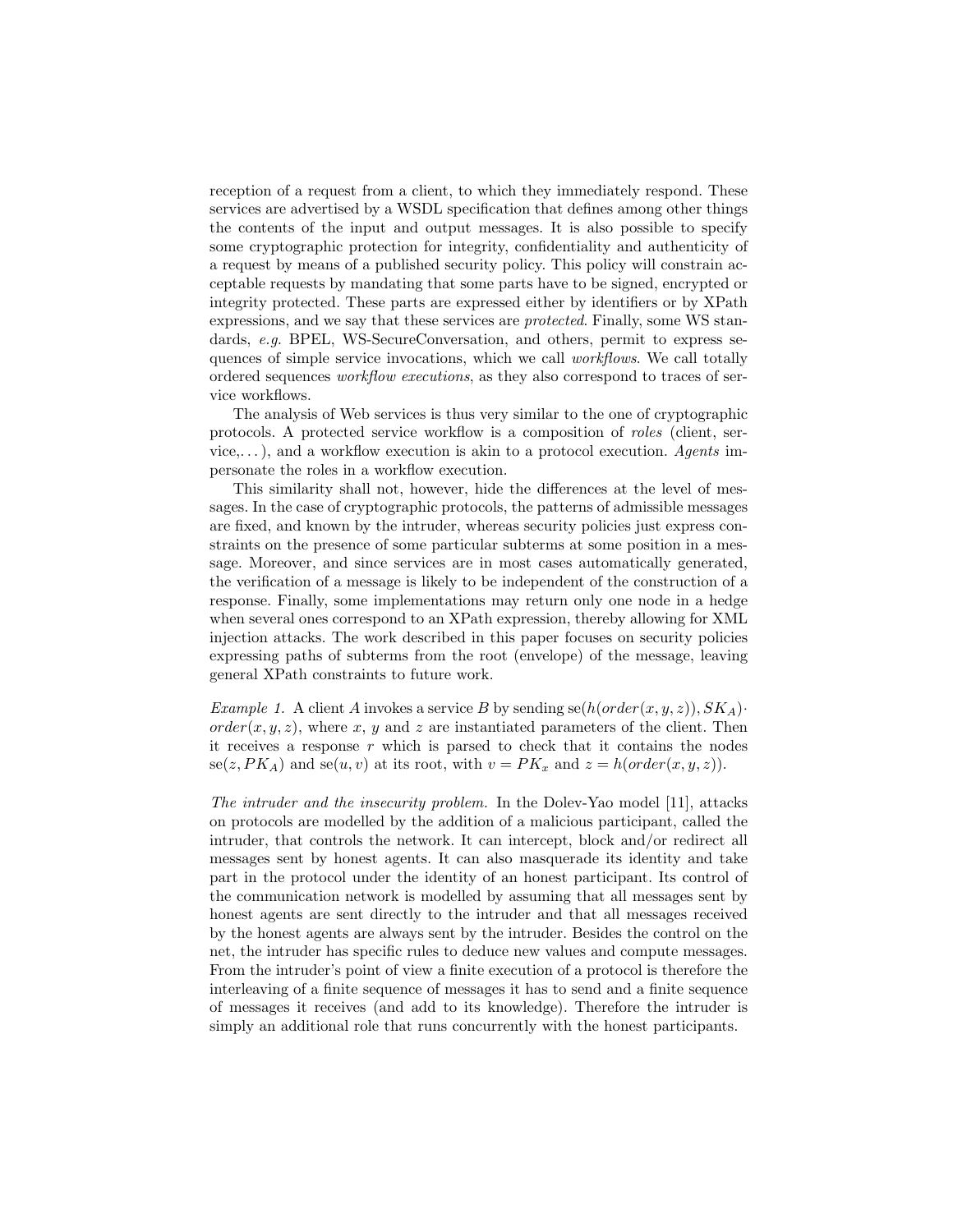The protocol is insecure if some secret knowledge is revealed during the execution of the protocol, which is modelled by adding a last step that reveals the secret. The insecurity problem amounts to finding a sequence of actions of the intruder such that its composition with the extended protocol is executable.

## 4.2 Deduction systems

We give a formal model for roles and the execution of roles (including the intruder). Messages are ground terms and deduction rules are rewrite rules on sets of messages representing the knowledge of an agent. Each role derives new messages from a given (finite) set of messages by using deduction rules. Furthermore, these derivations are considered modulo the equational congruence  $=$   $\#$  generated by the equational axioms satisfied by the function symbols of the signature  $\mathcal{F}$ . Let *O* be an o-completion of *H*. We write  $(t)$  as a short-hand for  $(t) \downarrow o$ .

**Definition 1** A deduction rule is a rule  $d : t_1, \ldots, t_n \to t$  with  $t_1, \ldots, t_n$ , t terms s.t.  $\text{Const}((t\sigma)\downarrow) \subseteq \cup_{i=1}^n \text{Const}((t_i\sigma)\downarrow) \cup \text{C}_{\text{spe}}$  for any ground substitution  $\sigma$ .

This condition is very similar to the origination condition for well-definedness in [16]. When the equational theory is regular (i.e. the same variables occur on each side of axioms) then this condition holds iff  $\text{Var}(t) \subseteq \text{Var}(t_1, \ldots, t_n)$ .

Example 2.  $x, y \rightarrow \langle x, y \rangle$  is a deduction rule when assuming that the set of equational axioms is empty. This rules allows an agent (who can be the intruder) to construct a new pair from two values already known.

Deduction rules are the basic ingredients for deduction systems.

**Definition 2** A deduction system D is a triple  $\langle f, \mathcal{R}, \mathcal{H} \rangle$  where *F* is a signature, *R* is a set of deduction rules and *H* is a set of equations between terms in  $T(\mathcal{F}, \mathcal{X})$ . For each deduction rule  $d: t_1, \ldots, t_n \to t \in \mathcal{R}$ , the set  $GI(d)$  denotes the set of ground instances of the rule d modulo *H* :

 $GI(d) = \{l \rightarrow r \mid \exists \sigma, \text{ ground substitution on } \mathcal{F}, \ l =_{\mathcal{H}} t_1 \sigma, \ldots, t_n \sigma \text{ and } r =_{\mathcal{H}} t \sigma \}$ 

where  $=$ <sub>H</sub> is extended to sets of terms in the natural way. The set of rules  $\text{GI}_\mathcal{D}$ is defined as the union of the sets  $GI(d)$  for all  $d \in \mathcal{R}$ .

Example 3. Let  $\mathcal{F} = {\langle \langle -, \rangle, \text{se}(\langle -, \rangle, \cdot, a(\langle \rangle)}, \mathcal{R}_{\mathcal{D}} = {\langle x, y \rangle \langle x, y \rangle}; x, y \rightarrow \text{se}(x, y);$  $\mathrm{se}(x,y), y \ \rightarrow \ x; \langle x_1, x_2 \rangle \ \rightarrow \ x_i; x, y \ \rightarrow \ x \cdot y; x \cdot y \ \rightarrow \ x; a(x) \ \rightarrow \ x; x \ \rightarrow \ a(x) \},$  $\mathcal{H} = \{x \cdot y = y \cdot x, x \cdot (y \cdot z) = (x \cdot y) \cdot z\}.$  The rules associated with a are extended to any n-ary operator added to the signature representing an XML node. Then the deduction system  $\mathcal{D} = \langle f, \mathcal{R}_p, \mathcal{H} \rangle$  describes the classical Dolev-Yao model with the addition of an associative-commutative operation  $\cdot$  and of the rules that allow us to build multisets with  $\cdot$  or to extract parts of a multiset.

Each deduction rule  $l \to r$  in  $\text{GL}_{p}$  defines an deduction relation  $\to_{l \to r}$  between finite sets of terms: given two finite sets of terms E and F we define  $E \rightarrow_{l \rightarrow r} F$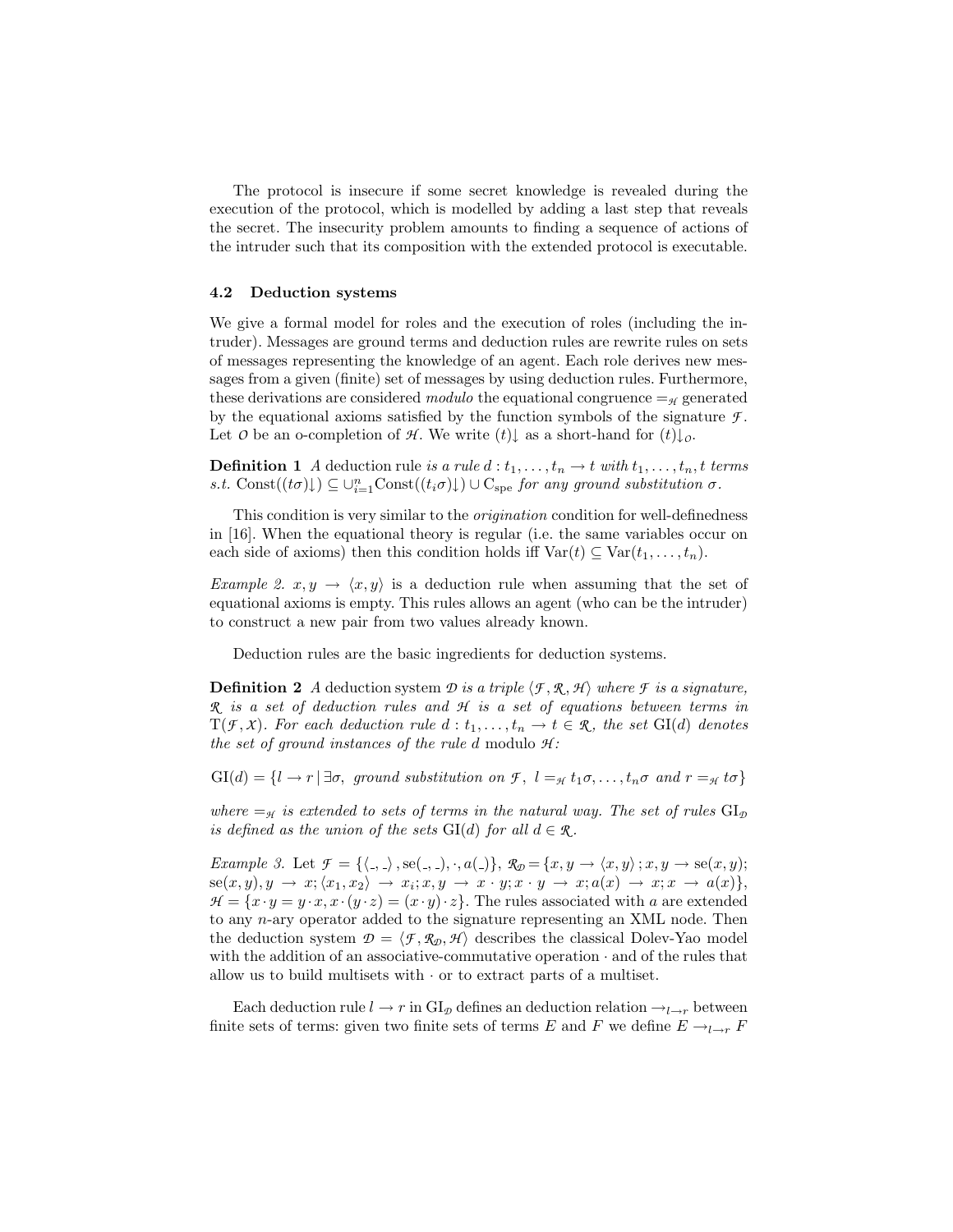if and only if  $l \subseteq E$  and  $F = E, r$ . We denote  $\rightarrow_{\mathcal{D}}$  the union of the relations  $\rightarrow_{l\rightarrow r}$  for all  $l\rightarrow r$  such that  $l\rightarrow r \in \text{GI}(d)$  for some  $d \in \mathcal{R}$ , and by  $\rightarrow_{\mathcal{D}}^*$  the transitive closure of  $\rightarrow_{\mathcal{D}}$ . We simply denote by  $\rightarrow$  the relation  $\rightarrow_{\mathcal{D}}$  when there is no ambiguity about the deduction system *D*.

**Definition 3** A derivation D of length  $n \geq 0$ , is a sequence  $E_0 \rightarrow_{\mathcal{D}} E_1 \rightarrow_{\mathcal{D}} E_2$  $\cdots \rightarrow_{\mathcal{D}} E_n$  where  $E_0, \ldots E_n$  are finite set of ground terms such that  $E_i = E_{i-1}, t_i$ for every  $i \in \{1, \ldots, n\}$ . The term  $t_n$  is called the goal of the derivation.

Example 4. The previous deduction system has a derivation:

$$
\{K_a, \langle se(s, K_a), a \rangle, a, b\} \to_{\mathcal{D}} \{K_a, \langle se(s, K_a), a \rangle, se(s, K_a), a, b\}
$$
  

$$
\to_{\mathcal{D}} \{K_a, \langle se(s, K_a), a \rangle, se(s, K_a), s, a, b\}
$$

that shows the discovering of a secret s by an intruder that knows the encryption key  $K_a$ , identity of agents and intercepts a message  $\langle se(s, K_a), a \rangle$ . The ground deduction rules employed are  $\langle se(s, K_a), a \rangle \rightarrow se(s, K_a)$  and  $se(s, K_a), K_a \rightarrow s$ 

 $Der_{\mathcal{D}}(E) = \{t \mid \exists F \text{ s.t. } E \rightarrow_{\mathcal{D}}^* F \text{ and } t \in F\}$  is the set of terms derivable from E is. We write  $Der(E)$  instead of  $Der_{\mathcal{D}}(E)$  when there is no ambiguity on  $\mathcal{D}$ .

#### 4.3 Symbolic derivation

Given a deduction system  $\langle f, \mathcal{R}, \mathcal{L} \rangle$ , a role applies rules in  $\mathcal{R}$  to construct the response of step i and tests equalities to check the well-formedness of a message. Hence the activity of a role can be expressed by a fixed symbolic derivation:

Definition 4 (Symbolic Derivation) A symbolic derivation for deduction system  $\langle f, \mathcal{R}, \mathcal{L} \rangle$  is a tuple  $(\mathcal{V}, \mathcal{S}, \mathcal{K}, \mathbb{N}, \text{OUT})$  where  $\mathcal{V}$  is a finite sequence of variables,  $(x_i)_{i \in Ind}$ , indexed by a linearly ordered set  $(Ind, <)$ , *K* is a set of ground terms (the initial knowledge) In, Out are disjoint subsets of Ind and *S* is a set of equations such that for all  $x_i \in V$  one of the following holds:

- $i\in$  In
- $-$  There exists a ground term  $t \in \mathcal{K}$  and an equation  $x_i \stackrel{?}{=} t$  in *S*;
- There exists a rule  $l_1, \ldots, l_m \to r \in \mathbb{R}$  such that *S* contains the equations  $x_i \stackrel{?}{=} r$  and  $x_{\alpha_j} \stackrel{?}{=} l_j$  for  $j \in \{1, \ldots, m\}$  with  $\alpha_j < i$ .

A symbolic derivation is closed if  $I_N = OUT = \emptyset$ , in which case it may be simply denoted by  $(\mathcal{V}, \mathcal{S}, \mathcal{K})$ . A substitution  $\sigma$  satisfies a closed symbolic derivation if  $\sigma \models_{\mathcal{E}} \mathcal{S}$ .

To improve readability of the examples, we replace every index  $i$  in a set of indices I by the variable  $x_i$  associated to this index, and we do not model the equations  $x_i \stackrel{?}{=} t$  for  $t \in \mathcal{K}$ , writing t directly when  $x_i$  is needed, nonetheless keeping track of these variables in a set  $\mathcal{V}_\mathfrak{X}$ . We will also employ  $\Box$  to denote a variable appearing only once.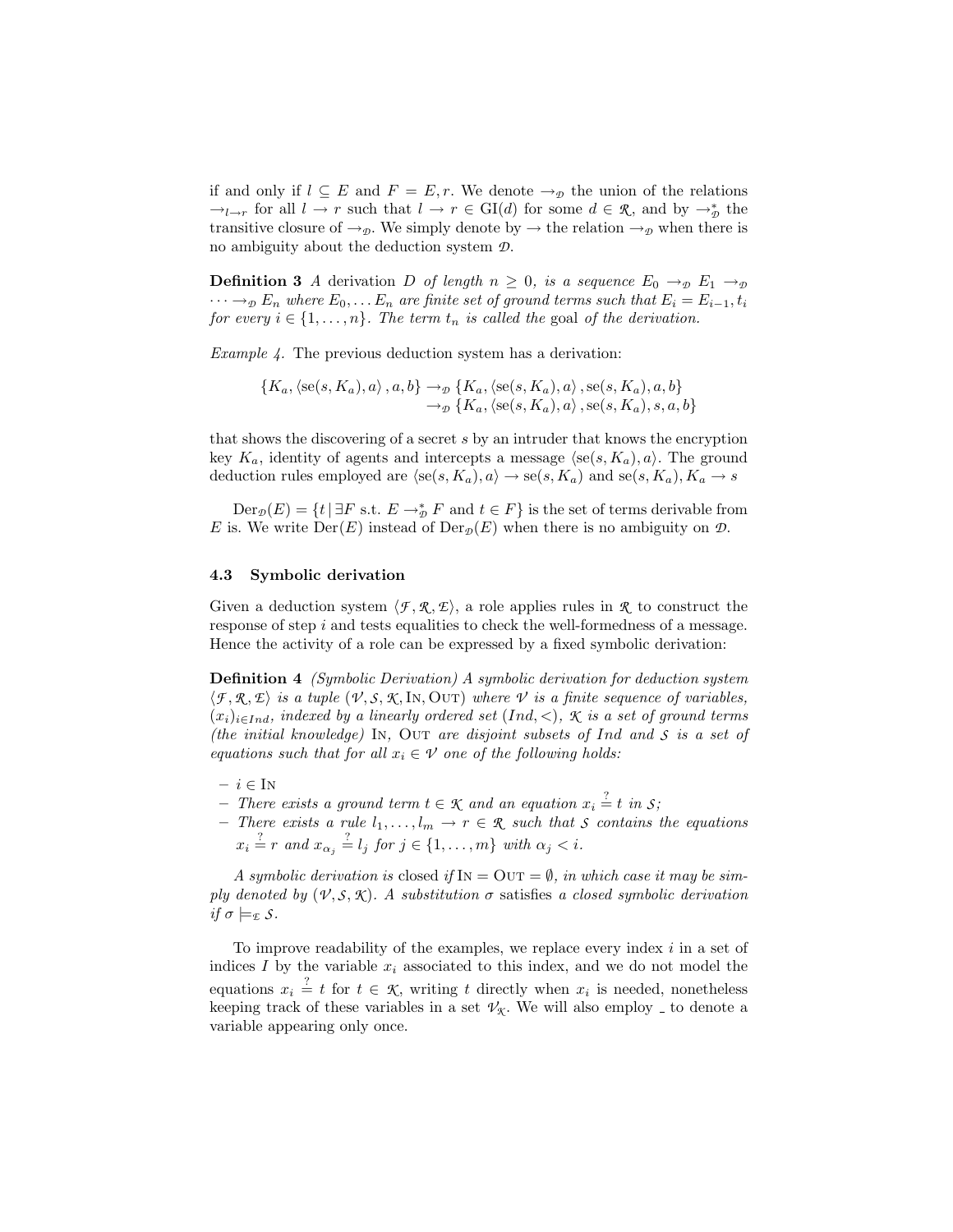Example 5. The client A of *P* can be described by the deduction system *D* of Ex. 3. Starting from the initial knowledge  $\mathcal{K}_A = \{a, b, Bremen, SK_a, PK_a\}$ , the client applies the following ground instances of deduction rules. First it builds  $x_1^A = order(a, a, Bremen)$  from a, Bremen  $\in \mathcal{K}_A$  (ground instance of the rule  $x, y, z \rightarrow order(x, y, z)$ , then builds  $x_2^A = h(x_1^A)$  from  $x_1^A$  and  $x_3^A = se(x_2^A, SK_a)$ . Finally it computes and sends  $x_4^A = x_3^A \cdot x_1^A$ , and waits for the response  $x_5^A$ . From  $x_5^A$  it extracts two components  $x_6^A$  and  $x_7^A$ , decrypts  $x_6^A$  with  $SK_a$  and checks that the result is equal to  $x_2^A$  and finally decrypts  $x_7^A$  to obtain the accesscode. A symbolic derivation for this role is  $(\psi_{\mathcal{K}_A} \cup (x_i^A)_{1 \leq i \leq 9}, \mathcal{S}, \mathcal{K}_A, \{x_5^A\}, \{x_4^A\})$  with:

$$
S = \begin{cases} x_1^A \stackrel{?}{=} order(a, a, Bremen) & x_2^A \stackrel{?}{=}h(x_1^A) & x_3^A \stackrel{?}{=}se(x_2^A, SK_a) \\ x_4^A \stackrel{?}{=} x_3^A \cdot x_1^A & x_5^A \stackrel{?}{=} x_6^A \cdot 1 & x_5^A \stackrel{?}{=} x_7^A \cdot 1 \\ x_6^A \stackrel{?}{=} se(x_8^A, PK_a) & x_7^A \stackrel{?}{=} se(x_9^A, PK_a) & x_8^A \stackrel{?}{=} x_2^A \end{cases}
$$

To compose two symbolic derivations we identify some input variables of one derivation with some output variables of the other and vice-versa. This connection should be compatible with the variable orderings inherited from each component, as detailed in the following definition:

**Definition 5** Let  $C_1 = (\mathcal{V}_1, \mathcal{S}_1, \mathcal{K}_1, \text{IN}_1, \text{OUT}_1), C_2 = (\mathcal{V}_2, \mathcal{S}_2, \mathcal{K}_2, \text{IN}_2, \text{OUT}_2)$  be two symbolic derivations, with disjoint sets of variables and index sets  $(Ind_1, <_1)$ and  $(Ind_2, <_2)$  respectively. Let  $I_1, I_2, O_1, O_2$  be subsets of  $In_1, In_2, OUT_1, OUT_2$ respectively. and assume that there is an order-preserving bijection  $\phi$  from  $I_1 \cup I_2$ to  $O_1 \cup O_2$  such that  $\phi(I_1) = O_2$  and  $\phi(I_2) = O_1$ . A composition of two symbolic derivations along the sets  $I_1, O_1, I_2, O_2$  is a symbolic derivation

$$
\mathcal{C} = (\mathcal{V}, \phi(\mathcal{S}_1 \cup \mathcal{S}_2), \mathcal{K}_1 \cup \mathcal{K}_2, (\text{In}_1 \cup \text{In}_2) \setminus (I_1 \cup I_2), (\text{Out}_1 \cup \text{Out}_2) \setminus (O_1 \cup O_2))
$$

where  $\phi$  is extended to a substitution on terms by setting  $\phi(x_i) = x_i$  if  $\phi(i) = j$ , *V* is a sequence of variables indexed by  $Ind = (Ind_1 \setminus I_1) \cup (Ind_2 \setminus I_2)$ , ordered by a linear extension of the transitive closure of the relation:

$$
\langle 1 \cup \langle 2 \cup \{ (u, v) \mid v = \phi(w) \text{ and } u \langle 1 \mid w \text{ or } u \langle 2 \mid w \rangle \}
$$

and such that the variable of index i in  $\nu$  is equal to the variable of index i in  $\mathcal{V}_1$  if  $i \in Ind_1$ , and to the variable of index i in  $\mathcal{V}_2$  if  $i \in Ind_2$ .

A composition of two symbolic derivations is also a symbolic derivation and we can compose an arbitrary number of symbolic derivations in the same way.

Example 6. Let us consider the symbolic derivation of the previous example, and let us assume that the variables are ordered as  $y_1^A, x_1^A, y_1^B, y_2^B, x_2^A, y_2^A$ . The normal execution of the protocol  $P$  corresponds to a composition of the two symbolic derivations of the previous example along  $I_1 = \{x_2^A\}, O_1 = \{y_1^A\}, I_2 =$  ${x_1^B}$ ,  $O_2 = {y_1^B}$ , *i.e.* where  $x_2^A$  (resp.  $x_1^B$ ) is replaced by  $y_1^B$  (resp.  $y_1^A$ ).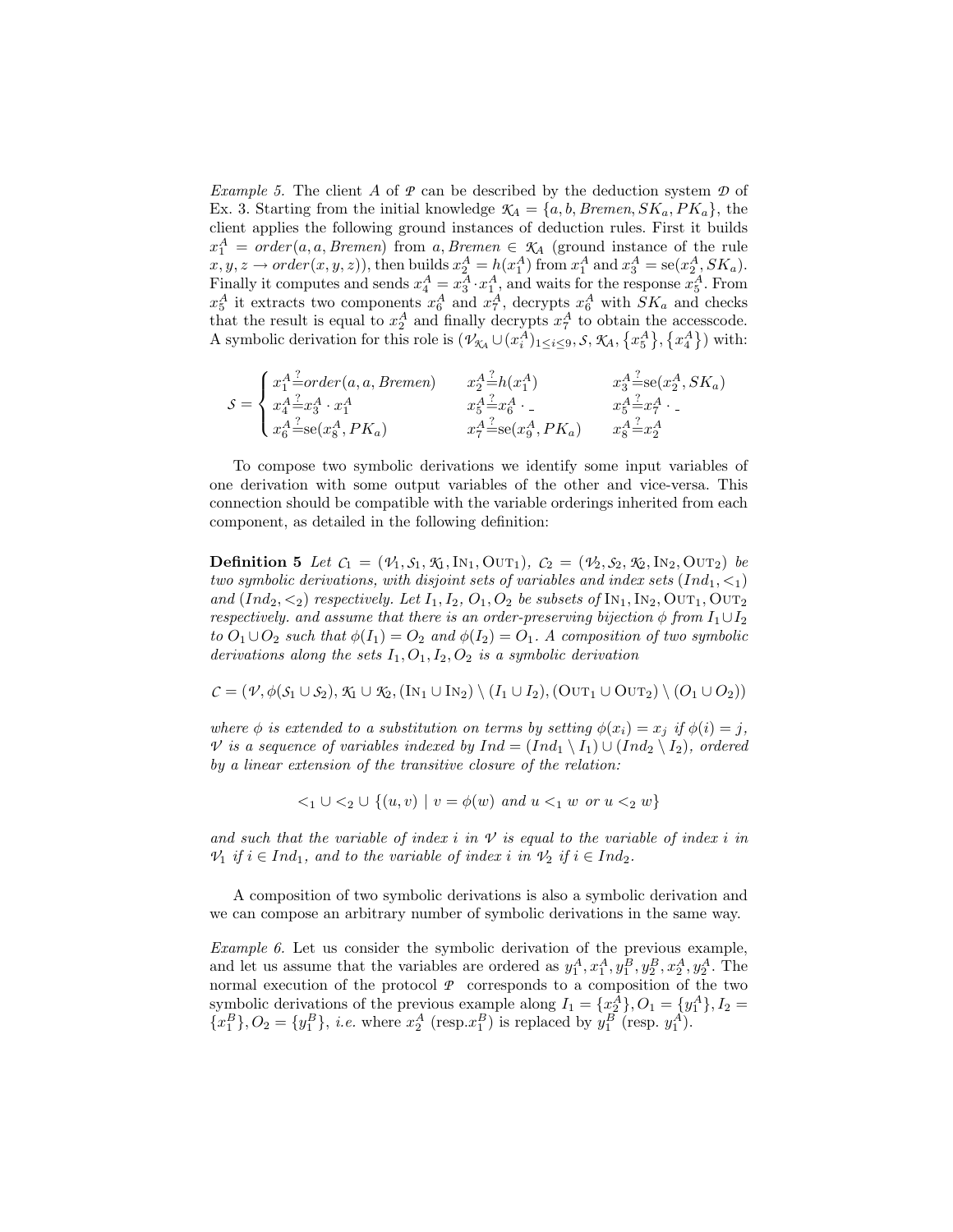#### 4.4 The formal statement of protocol insecurity

As mentioned in Section 4.1, protocol insecurity can be reduced to the executability of the protocol extended by a step revealing a secret. Since we are interested to decide insecurity for combined deduction systems we will define a slightly more general problem that is also more modular:

## Ordered Satisfiability

**Input:** a symbolic derivation  $C_h$  for  $\langle f, \mathcal{R}, \mathcal{L} \rangle$  (protocol), a set of terms  $K_i$  (intruder knowledge),  $X$  the set of all variables,  $C$  the set of free constants occurring in  $C_h$  and a linear ordering  $\prec$  on  $X \cup C$ . **Output:** SAT iff there exists a symbolic derivation  $C_i = (\nu_i, S_i, \mathcal{K}_i, \mathcal{K}_i)$ IN<sub>i</sub>, OUT<sub>i</sub>) for  $\langle f, \mathcal{R}, \mathcal{L} \rangle$ , a closed composition  $\mathcal{C}_a$  of  $\mathcal{C}_i$  and  $\mathcal{C}_h$ , and a substitution  $\sigma$  such that  $\sigma$  satisfies  $C_a$  and:  $\forall c \in C, x \prec$ c implies  $c \notin$  Const $(x\sigma)$ 

### 4.5 Comparison with pattern-matching and equational models

The pattern-matching model. In this model pattern-matching is used to extract the components of incoming messages, independently of the feasibility of the operation by the agent. For instance, if a role A must execute the receive/send sequence  $se(x, y) \rightarrow se(x, K)$  and if the actual message is  $se(N_B, K)$ , then patternmatching yields the relation  $x = N_b$ . This allows us to get rid of the algebraic properties of explicit destructors (like decryption or projection) and provides the syntactic Dolev-Yao model. But when the algebraic properties of other operations like the exclusive or  $\oplus$  are added to the model, this may lead to meaningless protocols (e.g. not well-defined): a step  $x \oplus y \rightarrow x$  is unrealistic, but pattern matching succeeds. In our setting symbolic derivations are well-defined and can be translated into a well-defined protocol. Therefore decidability results on welldefined protocols for some signature transfer immediately to symbolic derivations on the same signature.

The equational model. The original Dolev-Yao model [11] used explicit constructors  $(e.g.$  for encryption) and destructors  $(e.g.$  for decryption) and the corresponding equational theory. To retrieve components of a message, patternmatching is replaced by an explicit computation using destructors. For instance, to retrieve x in  $m = \text{se}(x, K)$  yields the equation  $x = \text{sd}(m, K)$ . The executability of the protocol is guaranteed by the satisfiability of the system of equations modulo the equational theory enriched by axioms stating that a destructor is the inverse of a constructor. This approach is sound for classical cryptographic protocols but this no longer the case for non-deterministic security protocols arising in Web services. If  $f_a$  extracts the component  $a(.)$  in a multiset m, we get that  $f_a(m) = a(x_1)$  and  $f_a(m) = a(x_2)$  for  $m = a(x_1) \cdot a(x_2)$ , hence we get  $a(x_1) = a(x_2)$  which leads to some inconsistencies (all terms headed by a are equal modulo the equational theory.)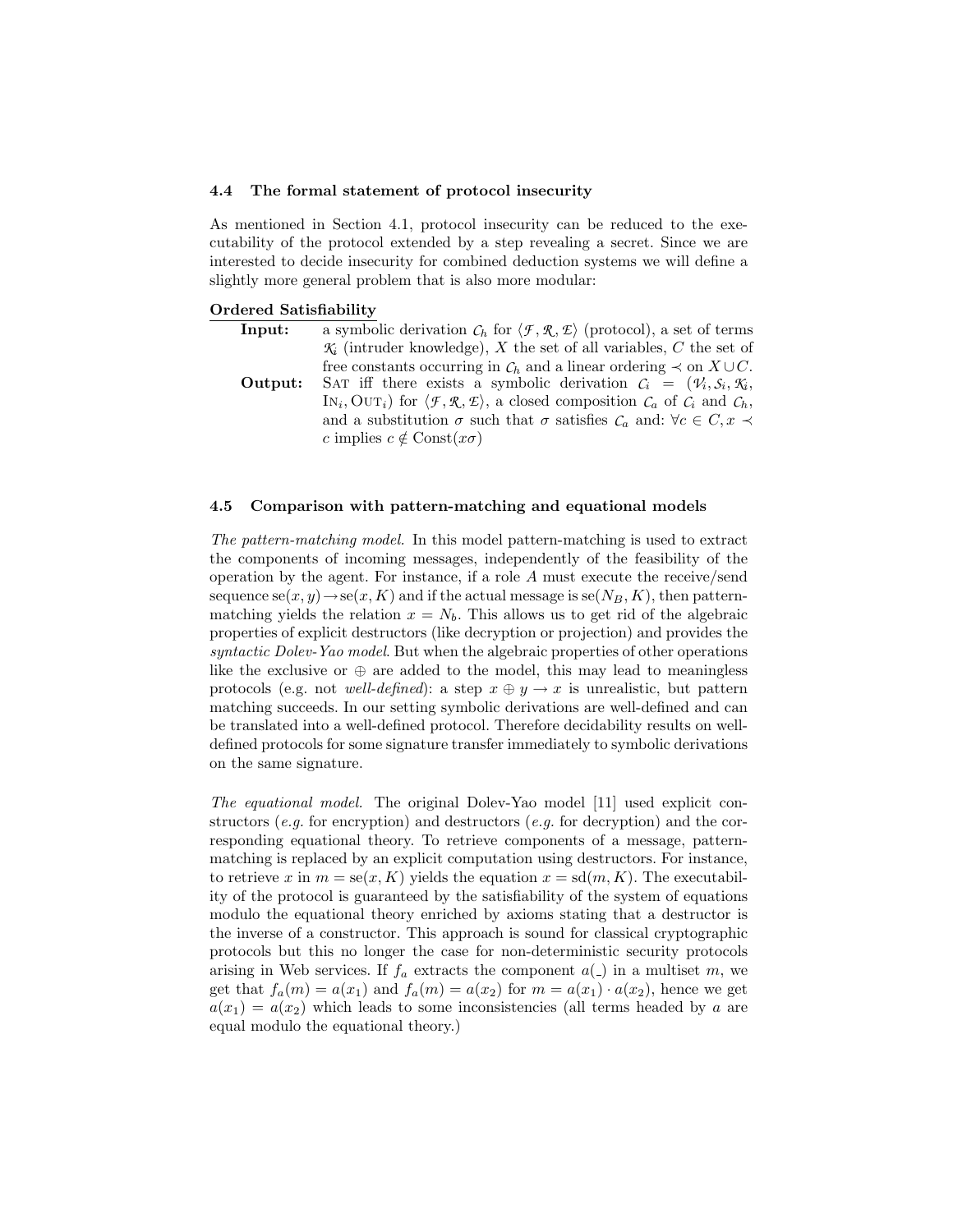## 5 Plain Web services

In a first abstraction, Web services are protocols that exchange multisets of nodes. Hence we will consider first a signature that is reduced to a multiset operator, a constant (the empty multiset) and unary operators. We call Plain Web services protocols defined on this signature. We shall present now a procedure to decide ordered satisfiability for plain Web services. We note first that the ordered satisfiability for a deduction system in which one can enclose data in a node a (rule  $x \to a(x)$ ) or expose the data contained in the node a (rule  $a(x) \to x$ ) is easily decidable (by [20] and the fact that the deduction system is local and the equational theory is empty). Then for applying the combination result of next section, it remains to decide ordered satisfiability problems for the deduction system associated to the multiset operator that is employed in the construction and analysis of XML messages. We believe that the proof can be adapted for sets (with union and subset extraction). A related result for words  $(i.e.$  when the ordering of nodes matters) can be found in [17].

We consider the signature  $\mathcal{F} = \{\cdot, 1\}$  with the following equational theory:

$$
\mathcal{E} = \{x \cdot (y \cdot z) = (x \cdot y) \cdot z \cdot (A), x \cdot y = y \cdot x \cdot (C), x \cdot 1 = x \cdot (U)\}
$$

(usually denoted ACU). Our decidability result is independent of the presence or absence of the (U) axiom. The deduction rules are:

$$
\mathcal{R} = \{x \cdot y \to x, \quad x, y \to x \cdot y, \quad \to 1\}
$$

This theory is regular and the set of variables of the right-hand side is included in the set of variables of the left-hand side for each rule, hence the rules are indeed deduction rules. We state now some some basic facts on  $\mathcal{M} = \langle \mathcal{F}, \mathcal{R}, \mathcal{F} \rangle$ .

**Proposition 1** Let  $E$  and  $t$  be respectively a set of terms and a term in normal form modulo *E*. We have: (i)  $\text{Const}(E) \subseteq \text{Der}_{\mathcal{D}}(E)$ , (ii)  $E \subseteq \text{Der}_{\mathcal{D}}(\text{Const}(E))$ ; (iii)  $\text{Der}_{\mathcal{D}}(E) = \text{Der}_{\mathcal{D}}(\text{Const}(E))$ ; (iv)  $t \in \text{Der}_{\mathcal{D}}(E)$  iff  $\text{Const}(t) \subseteq \text{Const}(E)$ . PROOF. Let  $c \in \text{Const}(E)$  be a constant, and  $e \in E$  be a term such that  $c \in \text{Const}(e)$ . We have therefore  $e = e' \cdot c$ . Thus in one step we have  $E \to E, c$ . Since c is arbitrary, we have  $Const(E) \subseteq Der_{\mathcal{D}}(E)$ . We easily see that we also have  $E \subseteq \text{Der}_{\mathcal{D}}(\text{Const}(E))$  and (i) follows. From this, (ii) follows by double inclusion. For (iii) we have  $t \in \text{Der}_{\mathcal{D}}(E)$  is equivalent to  $\text{Der}_{\mathcal{D}}(E) = \text{Der}_{\mathcal{D}}(E, t)$ , and thus by (ii) it is equivalent to  $Der_{\mathcal{D}}(Const(E)) = Der_{\mathcal{D}}(Const(E,t)).$  By contradiction assume there exists  $c \in \text{Const}(t) \setminus \text{Const}(E)$ . Given the constraint on constants in deduction rules we have  $c \notin \text{Der}_{\mathcal{D}}(\text{Const}(E))$  whereas c trivially is in  $\text{Der}_{\mathcal{D}}(\text{Const}(E,t))$ , which contradicts the equality, and thus  $t \in \text{Der}_{\mathcal{D}}(E)$ 

The decision procedure is given by Algorithm 1. The completeness of this algorithm is easy and the correctness derives from Proposition 1. Complexity. Step one and checking satisfiability of linear equation systems over positive integers are in NP. Step three can be performed in PTIME.

#### Theorem 1 Ordered satisfiability of multiset deduction systems is in NP.

Similar results have been obtained for pure AC-symbols under some restrictions in [18] but they do not cover our case.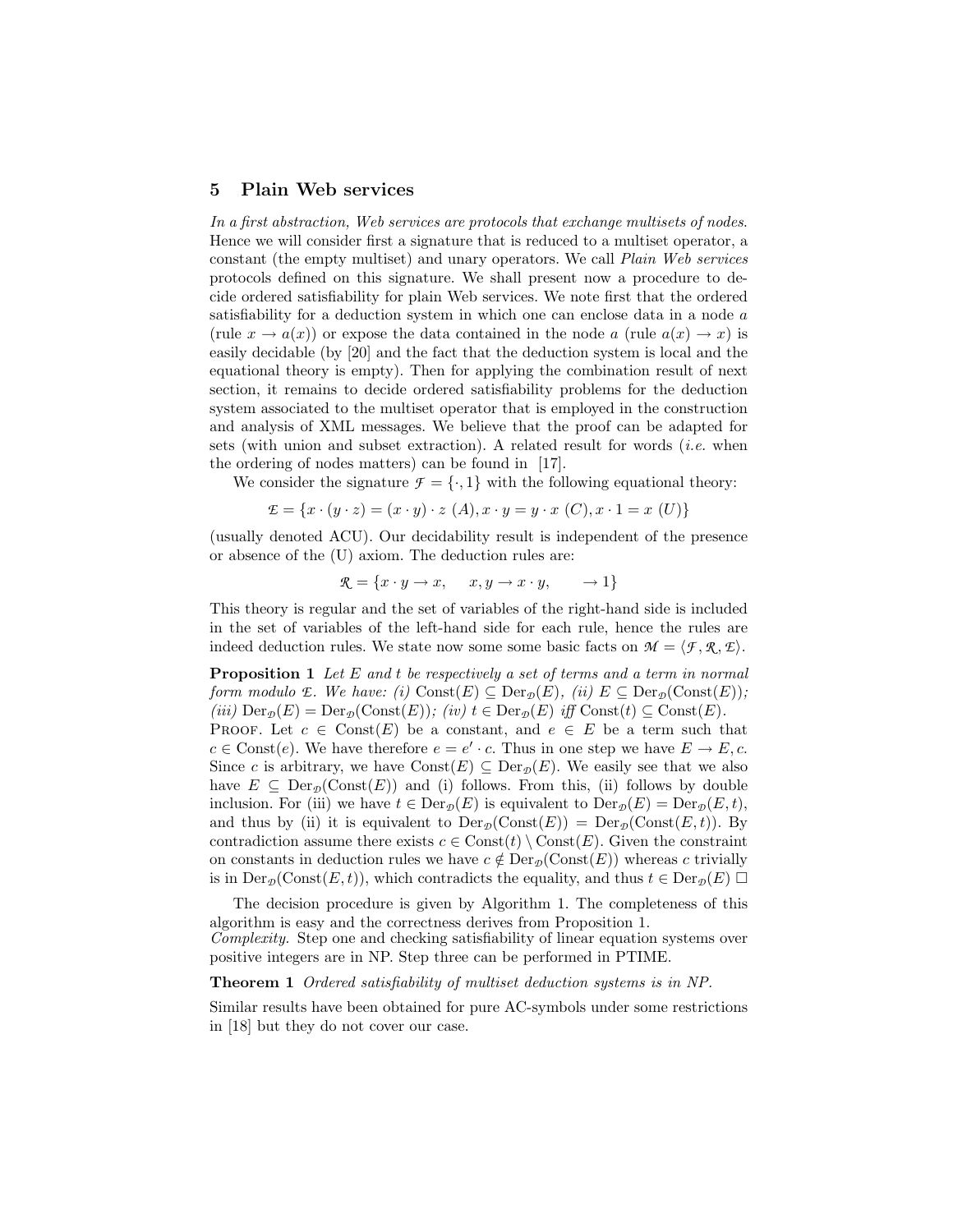#### Algorithm 1 Ordered satisfiability for multiset deduction systems

**Input:**  $\cdot$  *C* = ( $\nu$ , *S*, *K*, IN, OUT);

- A finite set of ground terms  $K_{\mathcal{D}}$ ;
- An ordering  $\prec$  on  $\text{Var}(\mathcal{C})$  ∪  $\text{Const}(\mathcal{C})$ .
- 1: For each variable x in  $\mathcal V$  guess the set of constants  $P_x = \{a_1, \ldots, a_k\}$  that may occur in the solution, where  $a_i \prec x$  for  $i = 1, \ldots, k$ .
- 2: Check the satisfiability of *S* by reduction to satisfiability of a set of linear equations over N by setting  $x = \sum_{c \in P_x} (\lambda_{x,c} + 1)c$  for each variable  $x \in \mathcal{V}$ .
- 3: Check for each variable  $x \in \text{In that } P_x \subseteq \text{Const}(\mathcal{K}_D) \cup \bigcup_{x' \in \text{OUT}} P_{x'}$  $x' <sub>\mathcal{V}} x</sub>$

4: If both checks are successful return SAT else FAIL

# 6 Protected Web services

Protected Web services are Web services that contain cryptographic operators. Many results have been obtained for proving security of cryptographic protocols with various equational theories  $(xor, \ldots)$ , and we want to be able to use these results in our framework. <sup>5</sup>. In this last section we present a combination algorithm that allows us to reuse previous results, either from the equational model or the pattern-matching model. In particular it provides the first modularity result covering the pattern-matching model for cryptographic protocols.

From now on, we shall assume that  $\mathcal F$  is the disjoint union of two signatures  $\mathcal{F}_1$  and  $\mathcal{F}_2$ , and we assume that  $\mathcal{F}_1$  (resp.  $\mathcal{F}_2$ ) is a consistent equational theory on  $\mathcal{F}_1$  (resp.  $\mathcal{F}_2$ ). We recall that C is an infinite set of free constants, that X is an infinite set of variables and that  $T(\mathcal{F}_1, \mathcal{X})$  (resp.  $T(\mathcal{F}_2, \mathcal{X})$ ) denotes the set of terms on  $f_1 \cup C$  (resp.  $f_2 \cup C$ ). The ordering  $\lt$  is a simplification ordering on  $T(\mathcal{F}, \mathcal{X})$  total on  $T(\mathcal{F})$  and the constant c<sub>min</sub> is the minimal element for  $\lt$ .

A term t in  $T(f_1, X)$  (resp. in  $T(f_2, X)$ ) is called a *pure* 1-term (resp. a pure 2-term). The term s is alien to the term u if the top operators of s and u are not both in  $\mathcal{F}_1$  or both in  $\mathcal{F}_2$ .

**Definition 6** Let t be a term in  $T(f_1 \cup f_2, x)$ . The set of its factors is denoted  $Factors(t)$  and is the set of maximal syntactic strict subterms of t that are either alien to t or atoms. The set of its subterm values is denoted by  $\text{Sub}(t)$  and is defined recursively by  $\text{Sub}(t) = \{t\} \cup \bigcup_{u \in \text{Factors}(t)} \text{Sub}(u)$ .

For a set of terms  $E$ , the set  $\text{Sub}(E)$  is the union of the subterm values of the elements of E. A set of equations  $S$  is called *homogeneous* iff it contains only pure equations. We denote by  $t\delta_s$  the term obtained by replacing all subterm occurrences of s in t by  $c_{\min}$ .

**Lemma 1.** Let  $l \to r$  be a rule in GI(d) with  $d : t_1, \ldots, t_n \to t$  and  $s \notin C_{\text{spe}}$ alien to some  $t_i$  or  $t$ . Then  $(l\delta_s) \downarrow \rightarrow (r\delta_s) \downarrow$  is also a rule in  $GI(d)$ .

<sup>5</sup> The freshness of nonces will be handled as for protocols and not discussed here.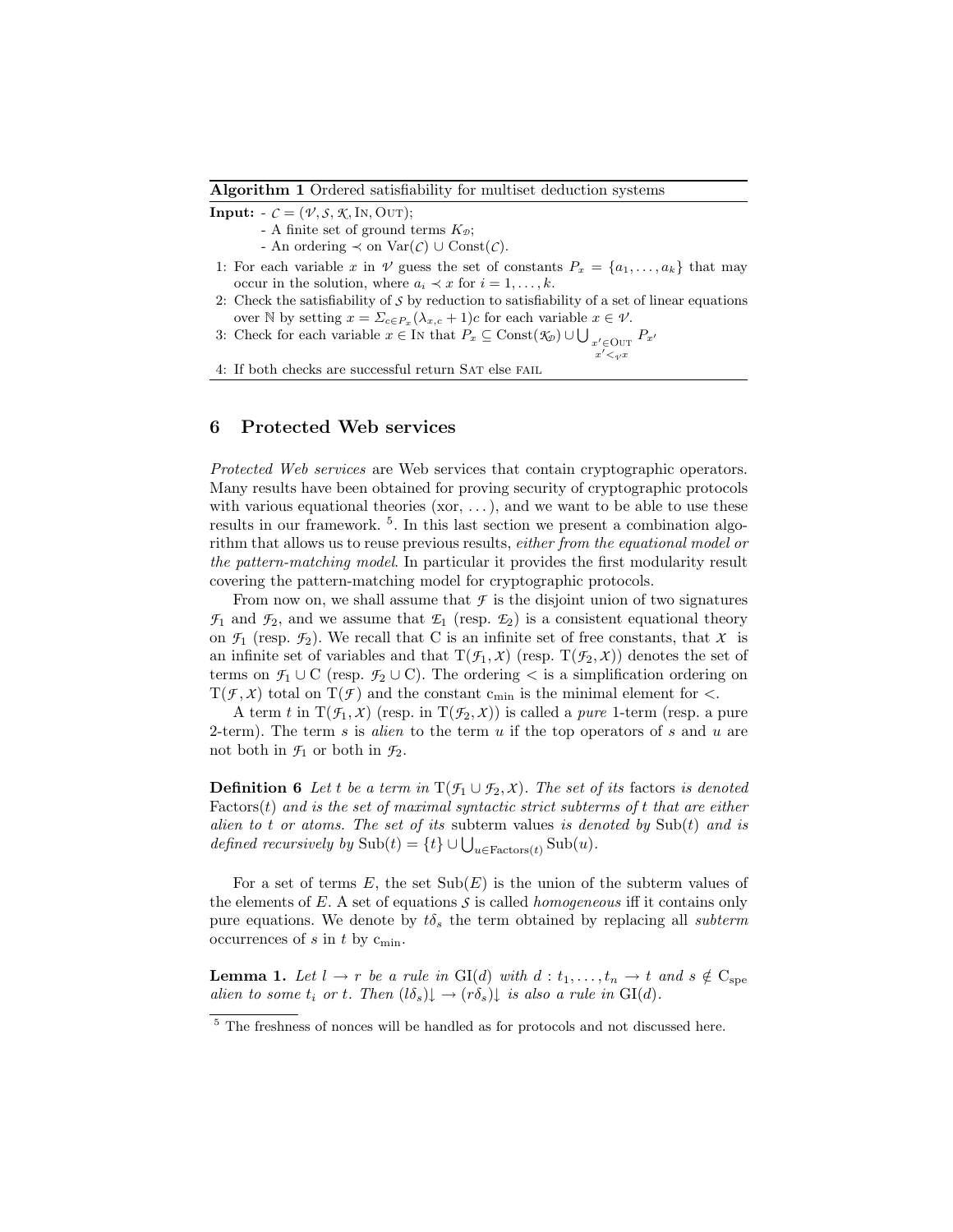**PROOF.** Let  $\sigma$  be a ground normal substitution such that  $(t_1\sigma, \ldots, t_n\sigma)$   $\downarrow = l$ and  $(t\sigma)\downarrow = r$ . Let us prove that for  $u \in \{t_1, \ldots, t_n, t\}$  one has  $((u\sigma)\downarrow \delta_s)\downarrow =$  $(u(\sigma\delta_s))$ . This suffices to find a ground instance  $(l\delta_s)\downarrow \rightarrow (r\delta_s)\downarrow$  in GI(d). If u is a variable then  $\sigma$  in normal form implies  $(u\sigma)\downarrow = u\sigma$  and thus  $((u\sigma)\delta_s)\downarrow =$  $((u\sigma)\downarrow \delta_s)\downarrow$ . Otherwise, and since the rule is pure, the assumption implies that s is alien to u. Since  $\sigma$  is a normal substitution, and since for  $u \in \{t_1, \ldots, t_n, t\}$ the term u is pure, the factors of  $u\sigma$  are in normal form.

These facts and Lemma 10 from [10] imply that for all  $u \in \{t_1, \ldots, t_n, t\}$  one has  $((u\sigma)\downarrow \delta_s)\downarrow = ((u\sigma)\delta_s)\downarrow$ . Since s is alien to the term u we also have  $(u\sigma)\delta_s =$  $u(\sigma \delta_s)$ . By applying a bottom-up normalisation we have  $u(\sigma \delta_s) =_E u(\sigma \delta_s) \downarrow$ . Putting together these equalities we obtain a substitution  $\sigma' = (\sigma \delta_s) \downarrow$  such that the rule d instantiated by  $\sigma'$  is  $(l\delta_s)$   $\downarrow \rightarrow (r\delta_s)$ .

Let  $\langle f_1, S_1, \mathcal{E}_1 \rangle$  and  $\langle f_2, S_2, \mathcal{E}_2 \rangle$  be two deduction systems on disjoint signatures. Our combination algorithm relies on the following lemma stating that a satisfiable closed symbolic derivation for the union of  $\langle f_1, S_1, \mathcal{E}_1 \rangle$  and  $\langle f_2, S_2, \mathcal{E}_2 \rangle$ can be split into satisfiable symbolic derivations on  $\mathcal{F}_1$  and  $\mathcal{F}_2$  respectively. The abstraction of a term t in a signature  $\mathcal{F}_i$ , denoted  $\text{Abs}_i(t)$ , consists in replacing the maximal subterms of t with root in  $\mathcal{F}_j, j \neq i$  by new constants.

The abstraction  $\text{Abs}_i(\sigma)$  of a substitution  $\sigma$  in  $\mathcal{F}_i$  is the substitution such that for all x in the support of  $\sigma$ ,  $x \text{Abs}_i(\sigma)$  is the abstraction of  $x\sigma$  in  $\mathcal{F}_i$ . In the statement of next lemma,  $\text{Sig}(t)$  designates the signature to which the top symbol of the term t belongs. From a system of equations  $S$ , one notes that one can derive, by introducing new variables, an equisatisfiable homogeneous set of equations  $S_1 \cup S_2$  such that terms in  $S_i$  are pure  $\mathcal{F}_i$ -terms for  $i = 1, 2$ .

The proof idea is to "abstract" a solution  $\sigma$  for a symbolic derivation  $\mathcal C$  in deduction system  $\langle f_1 \cup f_2, S_1 \cup S_2, \mathcal{L}_1 \cup \mathcal{L}_2 \rangle$  and to apply iteratively Lemma 1 in order to show for  $i = 1, 2$  that  $\text{Abs}_i(\sigma)$  is a solution of the symbolic derivation in the deduction system  $\langle f_i, S_i, \mathcal{F}_i \rangle$ .

**Lemma 2.** Let  $C = (\mathcal{V}, \mathcal{S}, \mathcal{K})$  be a closed derivation satisfied by a normal substitution  $\sigma$  for the deduction system  $\langle \mathcal{F}_1 \cup \mathcal{F}_2, S_1 \cup S_2, \mathcal{F}_1 \cup \mathcal{F}_2 \rangle$ . For  $i = 1, 2$  let  $S_i$  denote the purification of  $S^6$  and:

 $\mathcal{K}_i = {\text{Abs}_i(t) \in \text{Sub}(\mathcal{K}) \mid \text{Sig}(t) = i \text{ and } \exists x \in \mathcal{V}, \ x\sigma = t} \cup \{x \in \mathcal{V} \mid \text{Sig}(x\sigma) \neq i\}$ 

Then two closed symbolic derivations  $C_i = (\mathcal{V}, S_i, \mathcal{K}_i)$  (for  $i = 1, 2$ ) can be computed such that they are satisfied by  $\text{Abs}_i(\sigma)$  for intruder  $\langle f_i, S_i, \mathcal{F}_i \rangle$  respectively.

Algorithm 2 reduces satisfiability of a  $\mathcal{D}$ -symbolic derivation  $\mathcal{C}$  to satisfiability of  $\mathcal{D}_1$  and  $\mathcal{D}_2$ , symbolic derivations augmented with ordering constraints on the variables of *C* and the ordering constraints between variables and constants of *C*. A partial symbolic derivation denotes a symbolic derivation for which variables in  $\nu$  whose index is not in IN may have no associated equation in  $\mathcal{S}$ . This leads to the following theorem:

 $<sup>6</sup>$  as in unification</sup>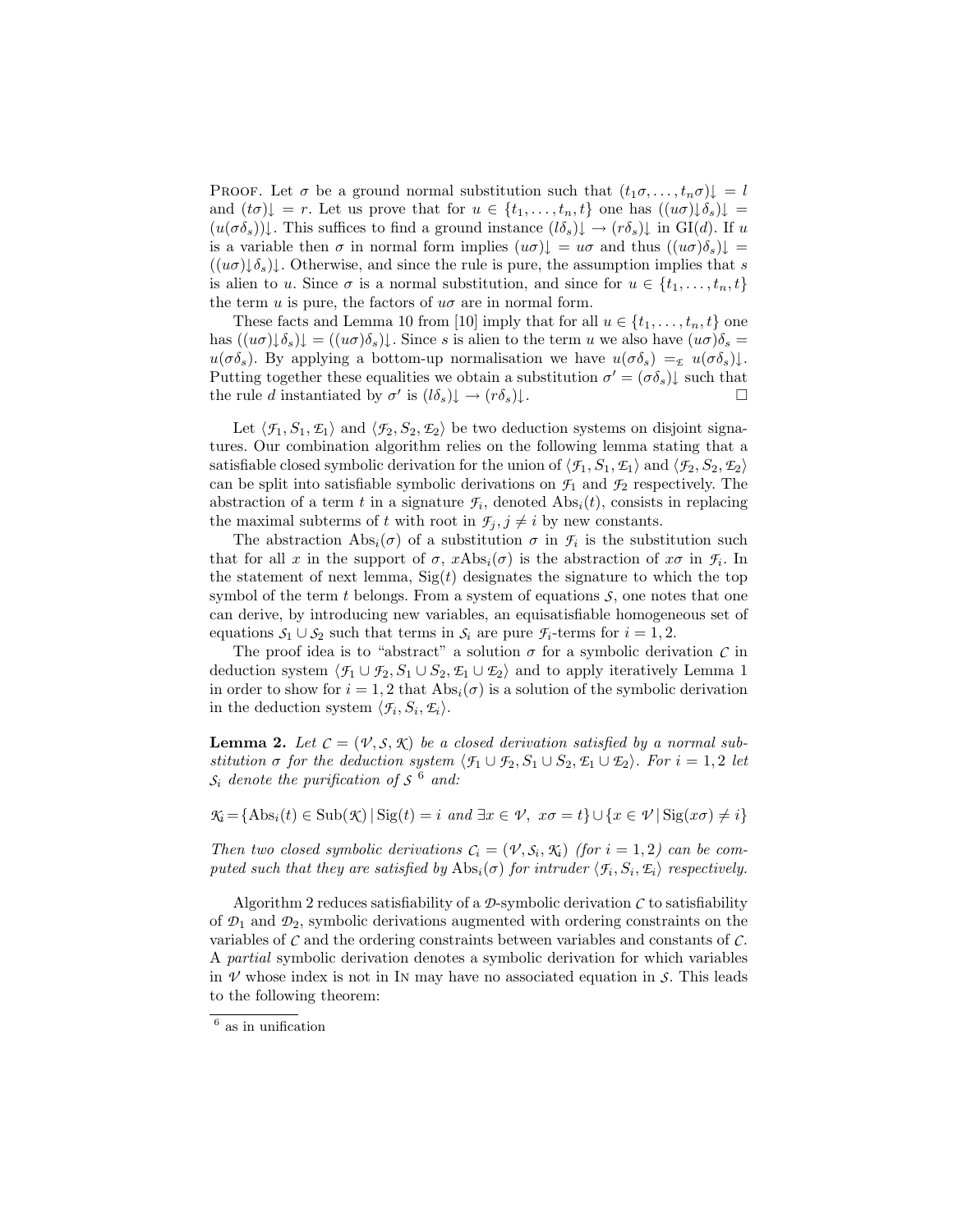**Theorem 2** If the ordered satisfiability problem for closed symbolic derivation is decidable for two deduction systems  $\langle f_1, S_1, \mathcal{F}_1 \rangle$  and  $\langle f_2, S_2, \mathcal{F}_2 \rangle$  with disjoint signatures  $f_1$  and  $f_2$  then the ordered satisfiability problem for closed symbolic derivation is decidable for the deduction system  $\langle \mathcal{F}_1 \cup \mathcal{F}_2, S_1 \cup S_2, \mathcal{F}_1 \cup \mathcal{F}_2 \rangle$ .

|  | <b>Algorithm 2</b> Combination Algorithm <b>Solve</b> <sub><math>\mathcal{D}(\mathcal{C}, \prec)</math></sub> |
|--|---------------------------------------------------------------------------------------------------------------|

**Input:**  $C = (\mathcal{V}, \mathcal{S}, \mathcal{K}, \text{IN}, \text{OUT})$  where *S* homogeneous;

A finite set of ground terms  $K_{\mathcal{D}}$ ;

A linear ordering  $\prec$  on  $\text{Var}(\mathcal{C})$  ∪ Const( $\mathcal{C}$ ).

1: Choose a partial symbolic derivation  $C_{\mathcal{D}} = (\mathcal{V}_{\mathcal{D}}, \mathcal{S}_{\mathcal{D}}, \mathcal{K}_{\mathcal{D}}, \text{Ind}_{\mathcal{D}})$  such that:

- $|\mathcal{V}_D| \leq |\text{Sub}(\mathcal{C})| + |\text{IN}| + |\text{OUT}| + |\mathcal{K}_D|$
- $|I_{N_{\mathcal{D}}}|=$   $|OUT|$  and  $|OUT_{\mathcal{D}}|=$   $|I_{N}|$
- $A$  composition *C C*<sub>*D*</sub>( $\mathcal{K}_D$ ) is defined
- $-$  *S*<sup>*D*</sup> is homogeneous, contains equations  $x = t$  with  $t \in Sub(C) ∪ ∅<sup>p</sup>$  and  $x \in X$ , a set of new variables with  $|X| \leq |\text{Sub}(\mathcal{C}) \cup \mathcal{V}_p|$ , and defines an equivalence relation on  $\text{Sub}(\mathcal{C}) \cup \mathcal{V}_\mathcal{D}$
- 2: Choose a linear ordering  $\prec_X$  on variables in  $X \cup \text{Const}(C) \cup \text{Var}(C)$  extending  $\prec$ . Let  $X_1$  and  $X_2$  be two disjoint subsets of X
- 3: Form the closed partial symbolic derivation  $C' = C \circ C_{\mathcal{D}}$ , and purify it into two pure symbolic derivations  $C_1$  and  $C_2$ , where variables of  $X_1$  (resp.  $X_2$ ) are considered as constants in  $C_2$  (resp.  $C_1$ ).
- 4: If  $\text{Solve}_{\mathcal{D}_1}(\mathcal{C}_1, \prec_X)$  and  $\text{Solve}_{\mathcal{D}_2}(\mathcal{C}_2, \prec_X)$  return SAT else FAIL

The proof of completeness of Alg. 2 is intricate, and relies on a locality result for deductions and on a pumping lemma for solutions. Its correctness relies on the ordering  $\prec_X$  to construct a solution  $\sigma$  from two partial solutions  $\sigma_1$  and  $\sigma_2$ .

# 7 Conclusion

Web service XML messages are often vulnerable to rewriting attacks since the associated message format and processing model are quite tolerant to inclusion of new elements. We have developed a verification procedure that accounts for this and moreover can be extended with most existing protocol analysis procedures for algebraic operators. The combination algorithm applies in particular to encryption/decryption operators [19], list with associative concatenation [17], XOR [20], abelian groups [16]. Our framework allows us to describe specific implementation of XML/XPath library and we aim at extending this work to take the various security standards for Web services into account. We also plan to implement it in the AVISPA platform [21].

## References

1. Bhargavan, K., Fournet, C., Gordon, A.D., Pucella, R.: Tulafale: A security tool for web services. In: Formal Methods for Components and Objects. Volume 3188 of Lecture Notes in Computer Science., Springer (2003) 197–222